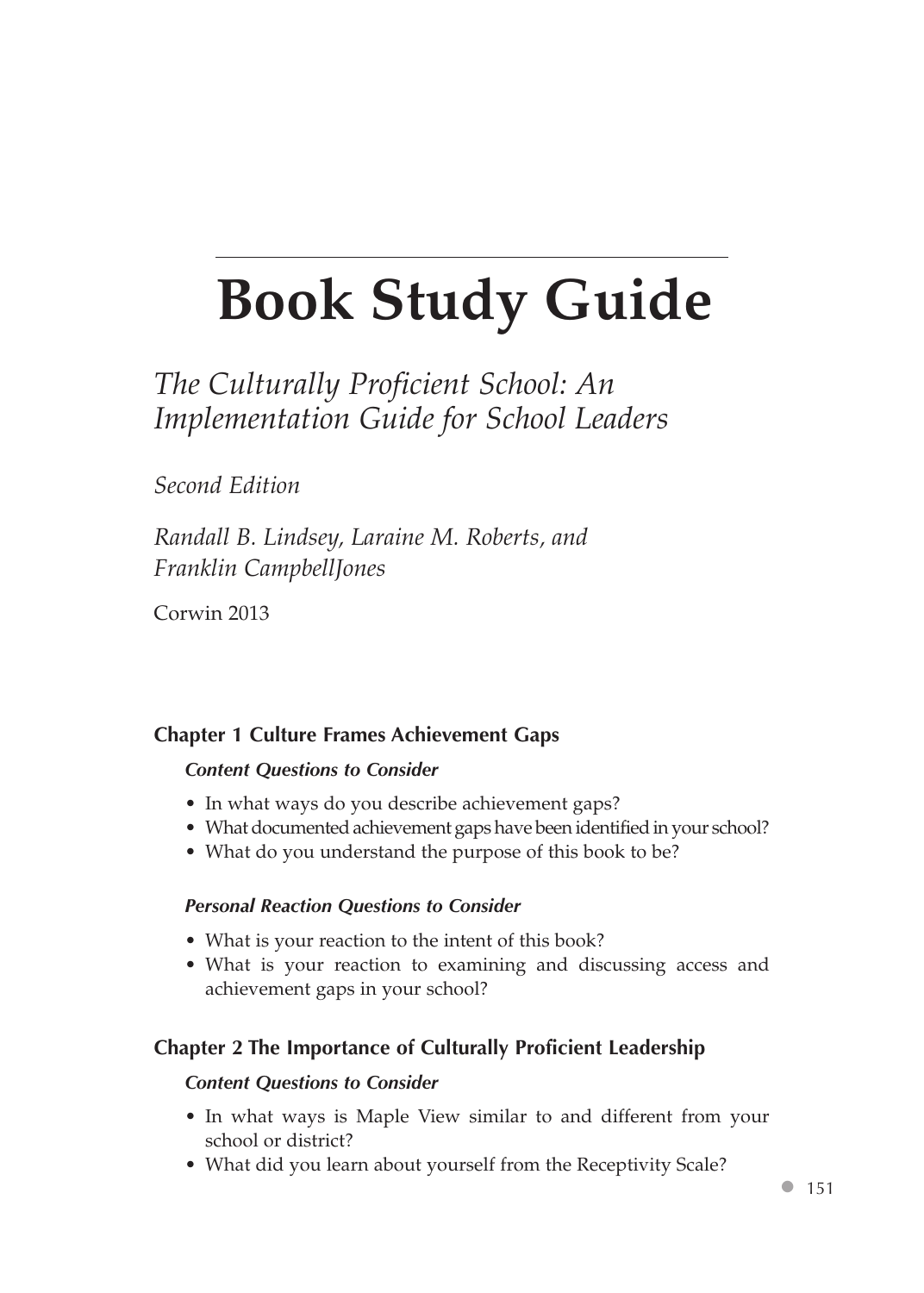#### *Personal Reaction Questions to Consider*

- What is your reaction to the Receptivity Scale?
- In what ways does the Scale affirm or inform how you view yourself?
- What is your reaction, personally or professionally, as you become acquainted with the Tools?
- What more do you want to know/learn about Cultural Proficiency?

# **Chapter 3 Overcoming Self-Imposed Barriers to Moral Leadership**

#### *Content Questions to Consider*

- Describe resistance to change and unawareness of the need to adapt as Barriers to Cultural Proficiency.
- Describe entitlement and privilege as functions of systemic oppression.
- In what ways are self-determination and personal responsibility intended to mitigate the effects of systemic oppression?
- • Differentiate among transactional, transformational, and transformative leadership.
- What new insights do you have to the Barriers?

#### *Personal Reaction Questions to Consider*

- What are your reactions or feeling about the concepts of entitlement and privilege?
- In what ways did the chapter add to your knowledge and understanding of systemic oppression?

# **Chapter 4 Cultural Proficiency in Practice: The Guiding Principles**

### *Content Questions to Consider*

- What are the Guiding Principles of Cultural Proficiency?
- In what ways are the Guiding Principles of importance to educators?
- In what ways are the Guiding Principles important to schools and school districts?
- What new insights do you have to the Guiding Principles?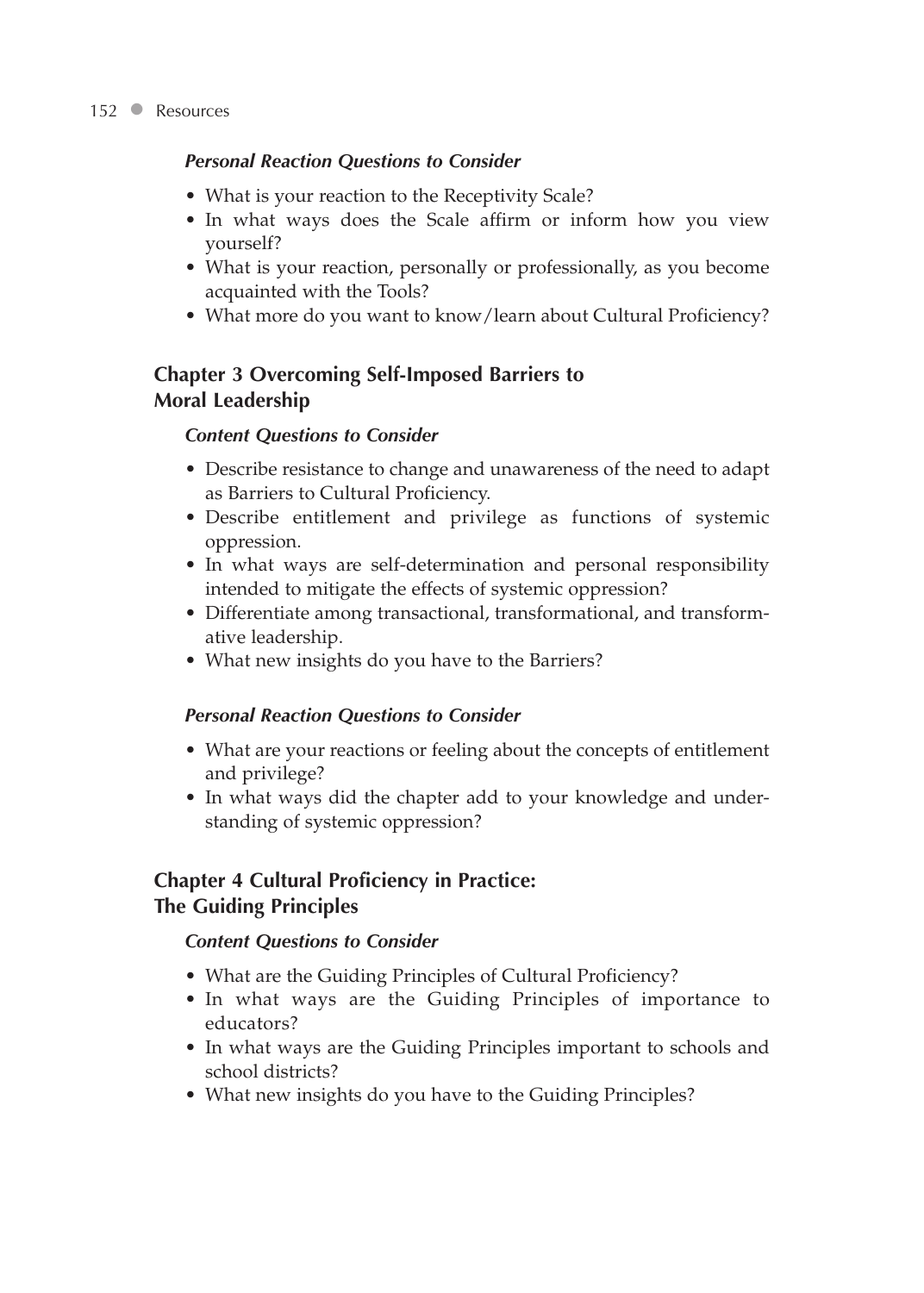#### *Personal Reaction Questions to Consider*

- In what ways are the core values expressed in the Guiding Principles consistent with how you view yourself as an educator?
- In what ways does this chapter contribute to your knowledge of your values and assumptions about people who are culturally different from you?
- In what ways are the core values consistent with how you view your school?

# **Chapter 5 The Cultural Proficiency Continuum: Changing the Conversation**

#### *Content Questions to Consider*

- In what ways is your understanding of the Continuum deepened after reading the chapter?
- Where do you see yourself at different points of the Continuum, depending on which cultural group you are considering? Why do you think the differences exist for you?

#### *Personal Reaction Questions to Consider*

- What reactions do you have to the Continuum? How might colleagues and members of the community view your placement along the Continuum? How do you react to the prospect of having such information?
- What are two or three goals you might want to set for learning about cultures in the community served by your school?

# **Chapter 6 The Essential Elements as Standards for Leadership Behavior**

#### *Content Questions to Consider*

- Name the five Essential Elements.
- Describe the manner in which the Essential Elements are informed and supported by the Guiding Principles.
- In what ways do the Essential Elements serve as standards for personal and professional behavior?
- In what ways do the Essential Elements serve as standards for organizational policy and practice?
- How might the Essential Elements be useful for you and your school?